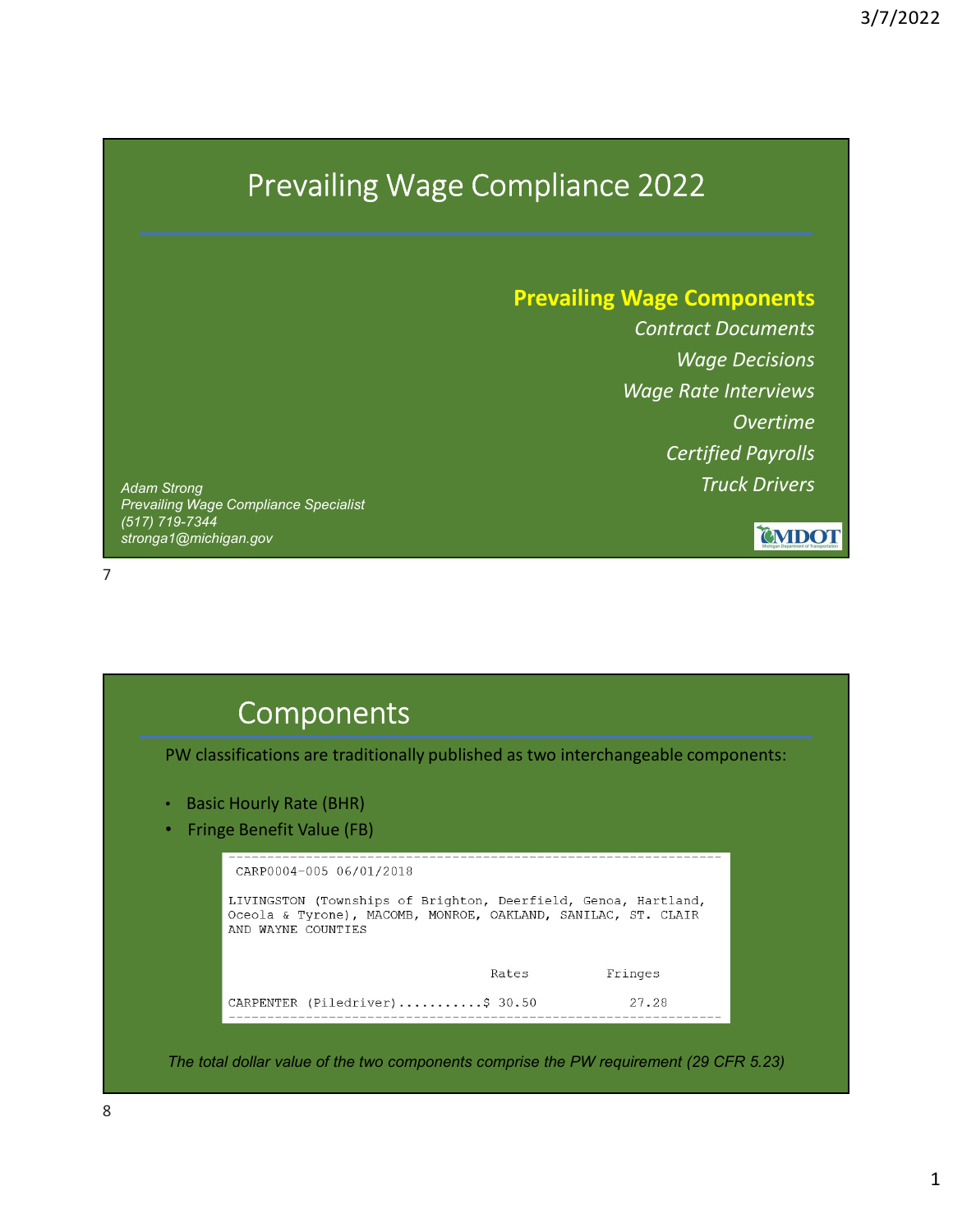



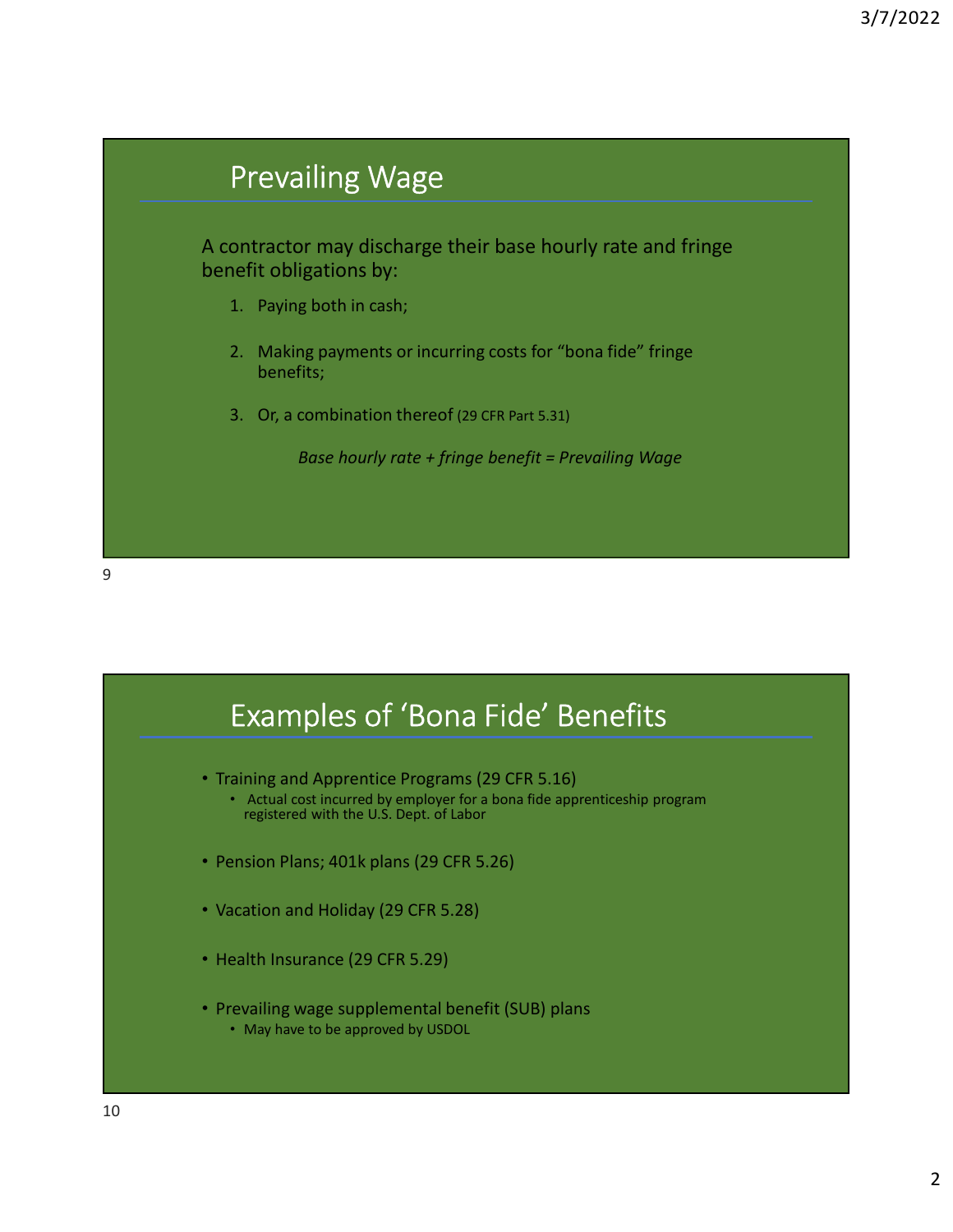## NOT a 'Bona Fide' Benefit

- Company Trucks (including a gas allowance)
- Paid Lodging
- Tools
- Cell Phones
- Loan Payments
- Uniforms
- Administrative expenses incurred to provide a fringe benefit (office staff time)
- Unemployment/Workers Comp/Social Security

11

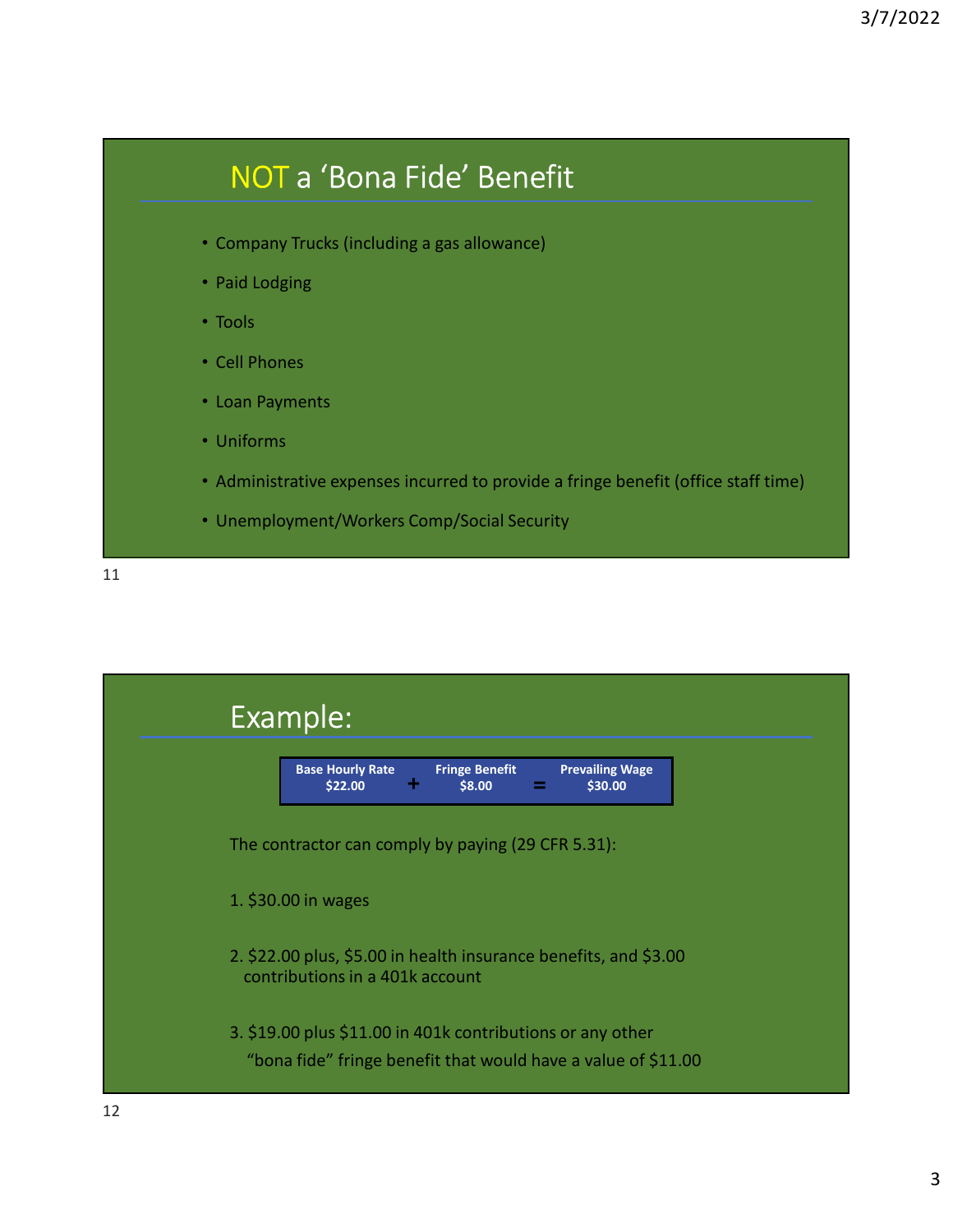



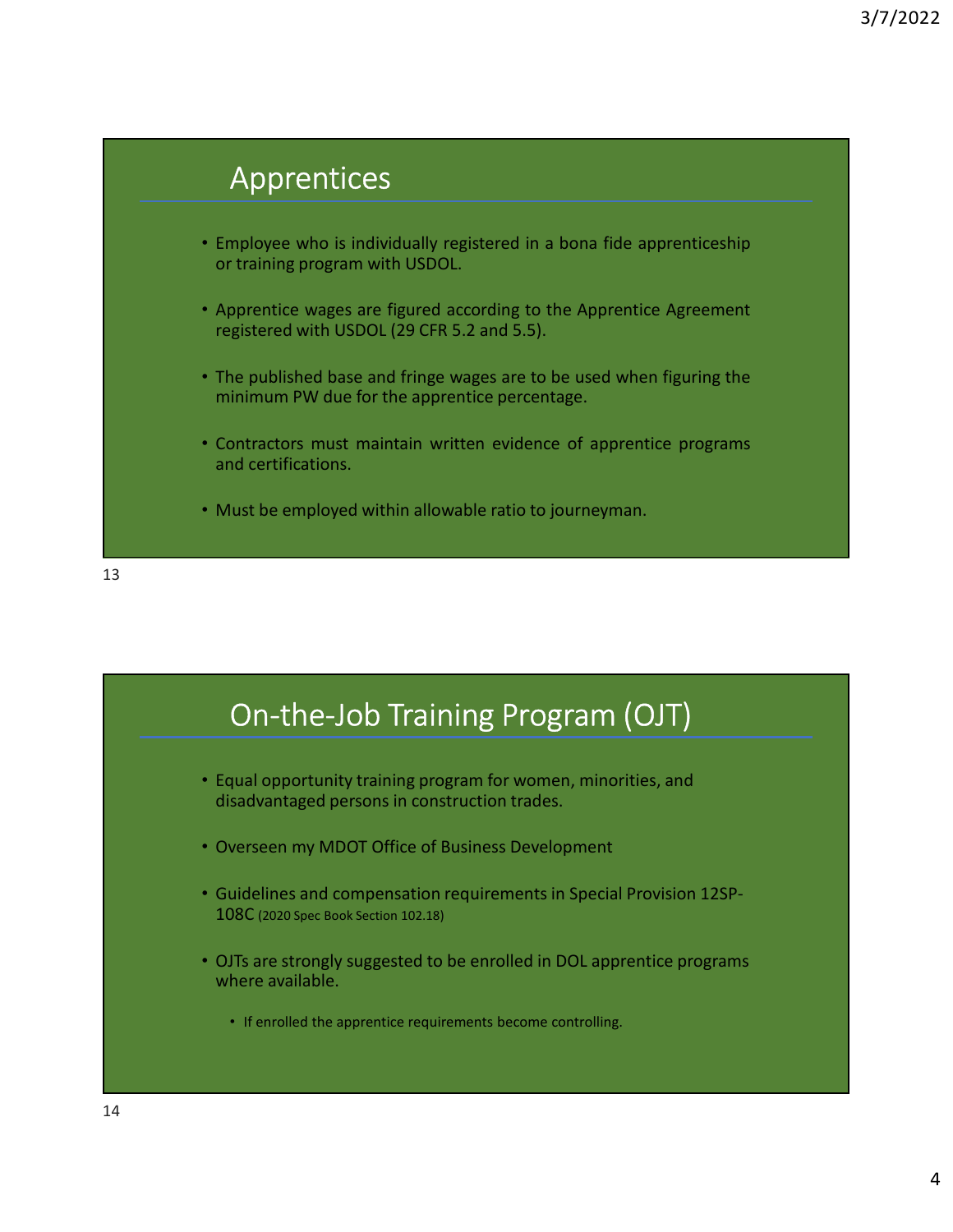



\*More information in overtime module